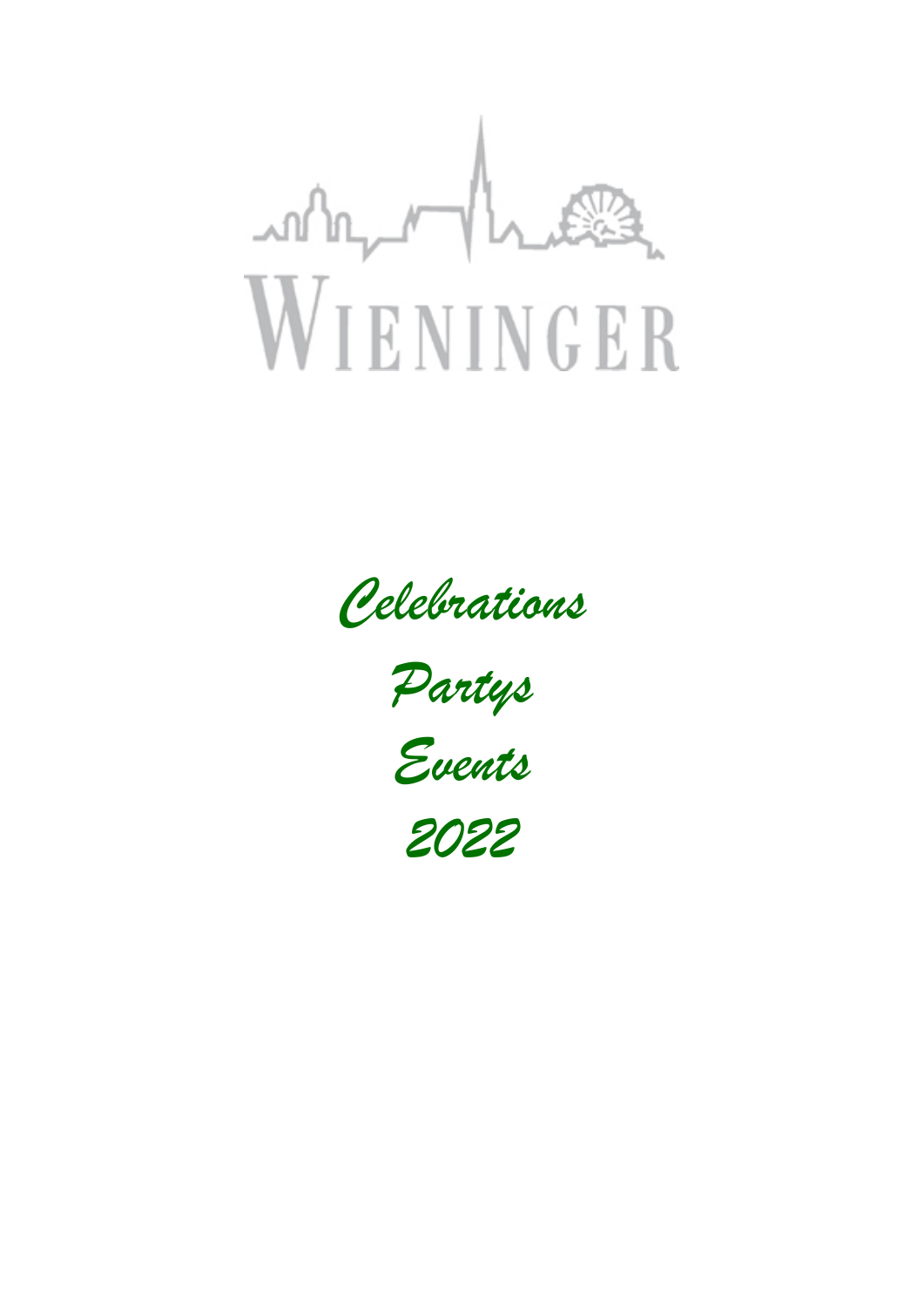*Beverage suggestions* 

# Wieninger's special aperitif

| Rose                             | $\epsilon$ 4.00 | 1/8 |
|----------------------------------|-----------------|-----|
| Rose Frizzante                   | € 4.40          | 1/8 |
| Winzersekt pure (sparkling wine) | $\epsilon$ 4.40 | 1/8 |
| Prosecco with elderflowers       | $\epsilon$ 3.30 | 1/8 |
| Traminer                         | $\epsilon$ 4.40 | 1/8 |
| Seasonal aperitif                | $\epsilon$ 4.60 | 1/8 |

## Drinks

| White wine                       | € 14.00 liter         |                      |
|----------------------------------|-----------------------|----------------------|
| Red wine                         | € 14.80 liter         |                      |
| Apple-/grape juice               | € 12.00 liter         |                      |
| Sparkling water                  | $\epsilon$ 5.60 liter |                      |
| Mineral water with / without gas |                       | $\epsilon$ 4.40 0.33 |
| Beer                             |                       | € 3.40 0.33          |

# Bottles of wine

| Wiener Gemischter Satz DAC       | € 22.20 0.75 |  |
|----------------------------------|--------------|--|
| Ried Herrenholz Grüner Veltliner | € 22.20 0.75 |  |
| Wiener Chardonnay                | € 22.20 0.75 |  |
| Wiener Trilogie                  | € 25.20 0.75 |  |
| <b>Pinot Noir Select</b>         | € 31.80 0.75 |  |

Coffee

Coffee with milk and whipped cream  $\epsilon$  3,30 per cup

1210 Wien, Stammersdorfer Straße 78 Tel.: 01/292 41 06, Fax.: 01/292 86 71 Email: [office@heuriger-wieninger.at](mailto:office@heuriger-wieninger.at) [www.heuriger-wieninger.at](http://www.heuriger-wieninger.at)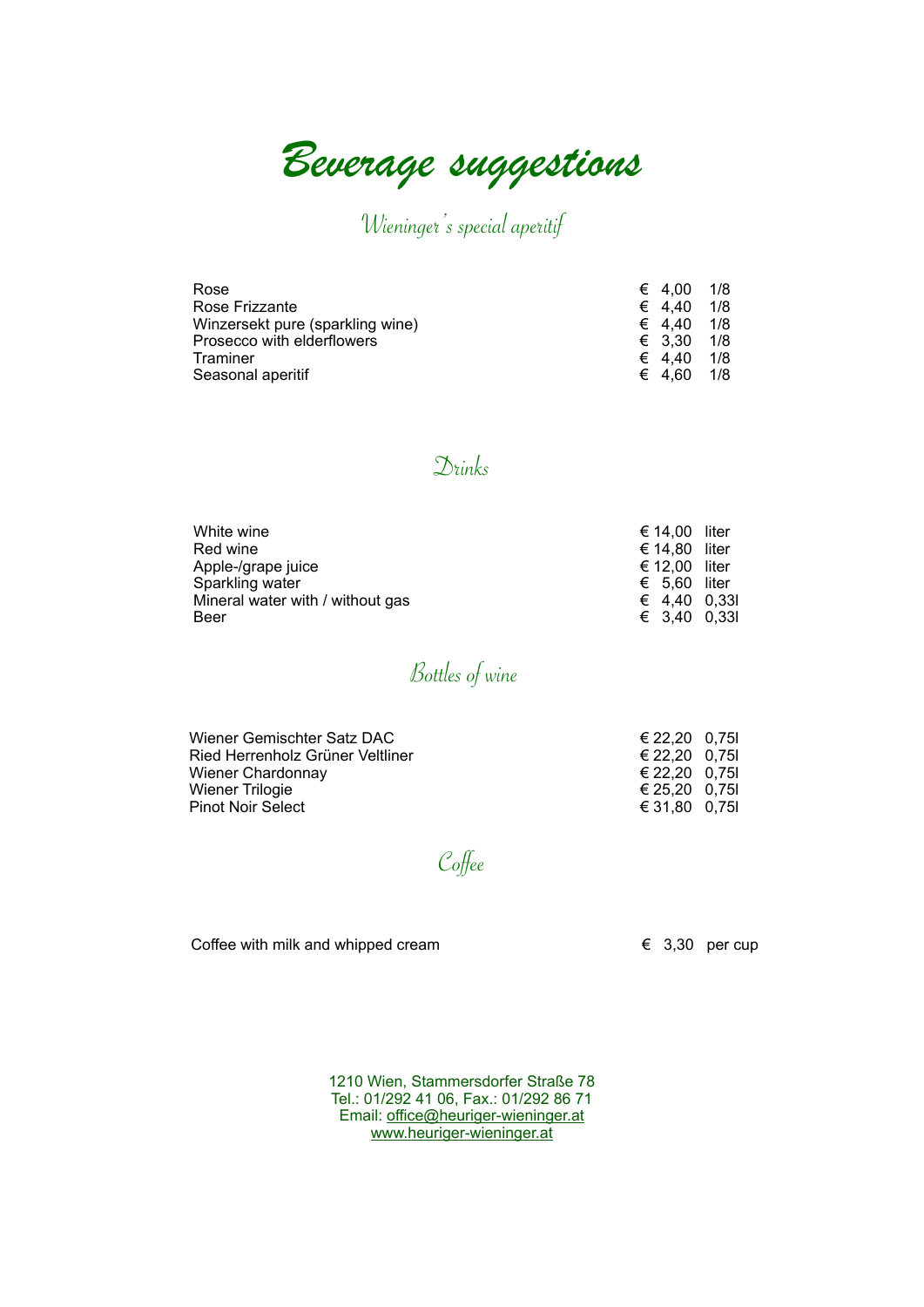

*Heurigenbuffet* €*24,70 per person* 

Dark bread with spicy liptauer spread, pumpkin seed & emmentaler-cheese spread, herb spread and spread of roasted greaves.

 $\sim\sim$ Ham, bacon and roast meat with homemade onion-mustard and a lot of trimmings  $\sim\sim\sim$ 

Assorted salads of potatoes, cabbage, cucumber, bean & corn and lambs' lettuce with pumpkin seed oil

Crispy pork belly, crispy roasted back of pork, roasted neck of pork with white bread dumplings and sauce.

Fried chicken escalope and chicken wings, fried pickled pork escallops and pork loin escallops

Minced meat dumplings, filled with cheese

potato dumplings stuffed with small greaves and meat dumplings served on Sauerkraut

Roasted black pudding slices with mashed potatoes and crispy onions

Gratinated "Schinkenfleckerl" (pasta and ham) with sour cream

Grilled vegetables with herb dip Vegetarian rolls filled with spinach-feta cheese and pumpkin Potato-cheese gratin

> Oven fresh bread rolls Mustard and horseradish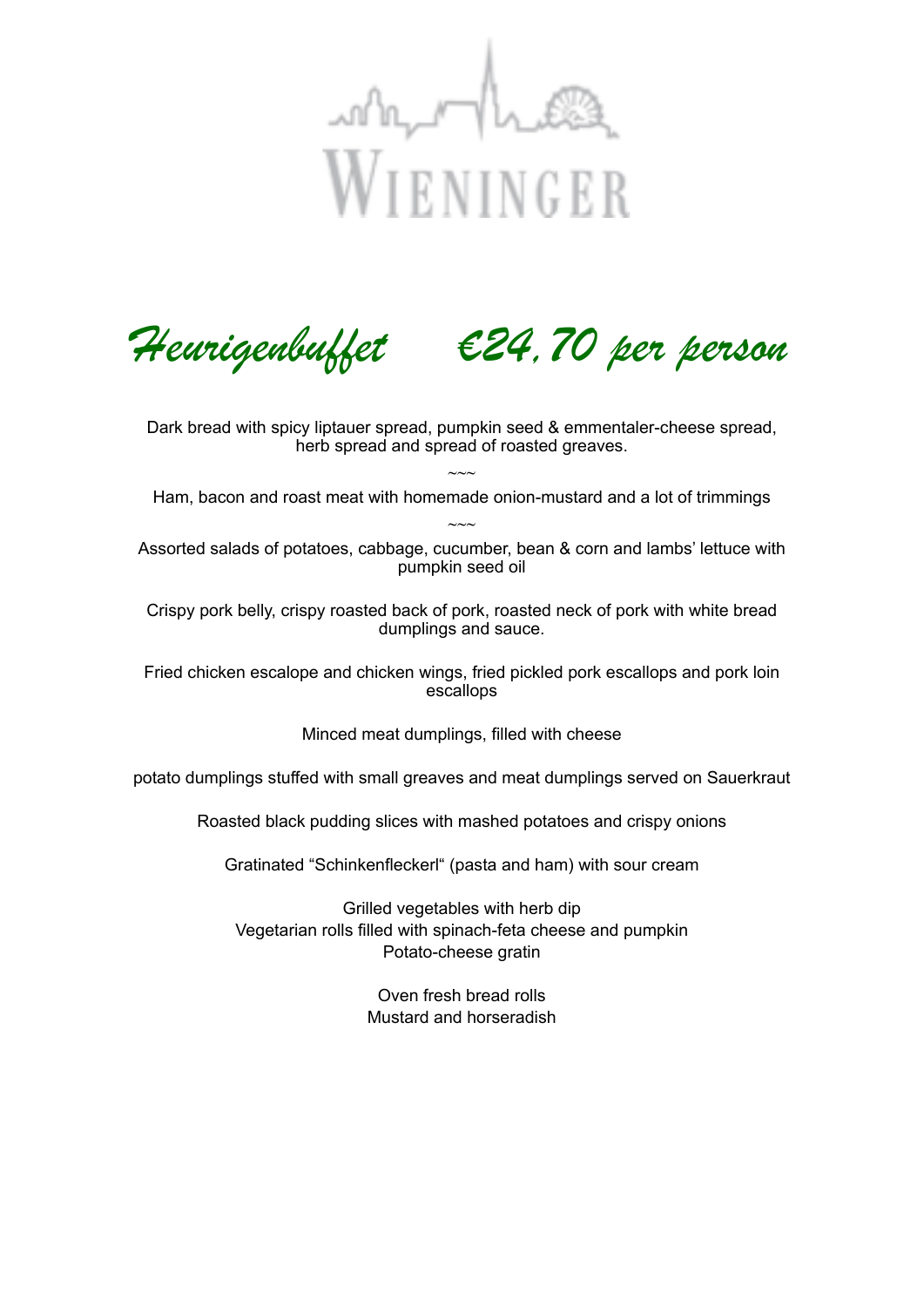*Winzerbuffet* €*29,80 per person* 

Dark bread with liptauer spread, pumpkin seed & emmentaler-cheese spread herb spread and spread of roasted greaves

 $\sim$   $\sim$   $\sim$ Ham, bacon and roast meat with homemade onion-mustard and a lot of trimmings  $\sim\sim\sim$ 

Assorted salads of potatoes, cabbage, cucumber, bean & corn as well as lambs' lettuce with pumpkin seed oil

Crispy pork belly, crispy roasted back of pork, roasted neck of pork with white bread dumplings and sauce

Fried chicken escalope and chicken wings, fried pickled pork escallops and pork loin escallops

Austrian boiled beef with mashed potatoes, horseradish apple sauce and chives sauce

Potato dumplings stuffed with small greaves served on Sauerkraut

Grilled vegetables with herb dip Vegetarian rolls filled with spinach-feta cheese and pumpkin Potato-cheese gratin

> Oven fresh bread rolls Mustard and horseradish

> > $\sim\sim\sim$

Apple strudel with cinnamon-whipped cream, curd cheese with bourbon vanilla sauce, homemade banana- and sacher slices, fluffy curd cheese dumplings caramelized in sugar-breadcrumbs served with berry ragout

Assorted Austrian variations of cheese with grapes, butter and fig-mustard

## Included seasonal delicacies

| January- April:         | traditional viennese potato soup<br>lung roast of pork in sauce with butter rice                                                                       |
|-------------------------|--------------------------------------------------------------------------------------------------------------------------------------------------------|
|                         | chocolate cake with liquid core and vanilla ice cream                                                                                                  |
| May-June:               | creamy asparagus soup<br>marinated asparagus with paprika vinaigrette                                                                                  |
|                         | strawberry dumplings with almond crumbs                                                                                                                |
| <b>July-September:</b>  | chanterelle goulash with white bread dumplings<br>tagliatelle with creamy chanterelle                                                                  |
|                         | mixed fruit salad with lime marinade                                                                                                                   |
| <b>October-November</b> | soup of goose with bread crumb dumplings<br>roasted breast of goose with cabbage and dumplings                                                         |
|                         | warm pear tart with williams pear cream                                                                                                                |
| December:               | veltliner soup with cinnamon croutons<br>roasted breast of duck with champagne cabbage and potato dumplings<br>gingerbread gratin with chocolate sauce |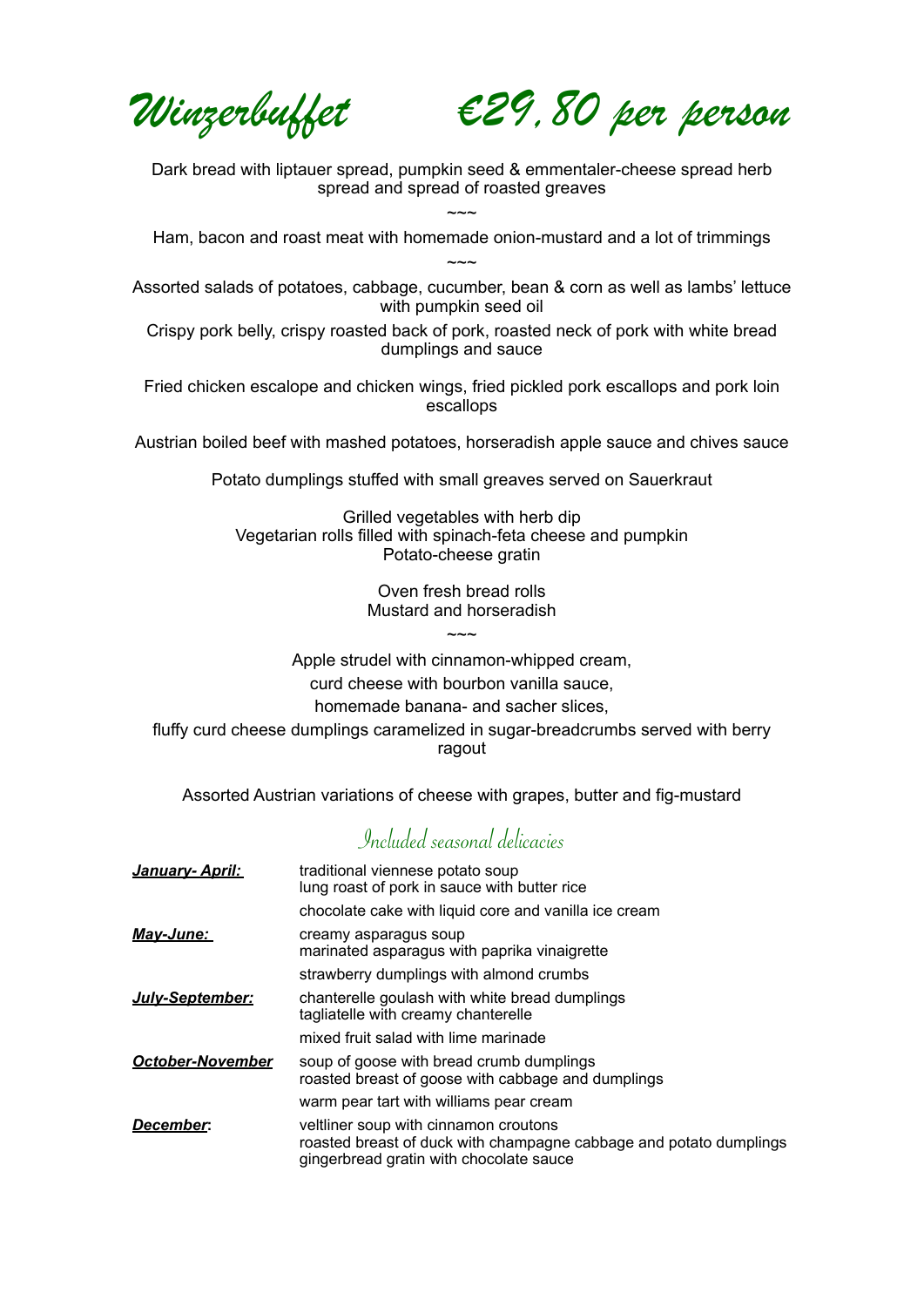*Schmankerlbuffet* €*42,00 per person* 

Oven fresh pieces of puff pastry stuffed with bacon-leek, cheese and ham  $\sim\sim$ 

Goose liver pate with Cumberland sauce Roast beef "sous vide" with sauce remoulade Classical viennese beef salad in pumpkin seed vinaigrette with grilled and pickled vegetables Carpaccio from domestic beef and basil pesto Grilled and pickled vegetables with olive oil and balsamic vinegar

> Home-pickled salmon with dill mustard  $\sim\sim$

Assorted salads of cabbage, cucumber, potatoes, beans & corn as well as lambs' lettuce with pumpkin seed oil

Pink roasted lamb crown with herb crust, olive-tomato vegetables and rosemary potatoes

 $\sim\sim$ 

Filled corn pollard with brioche and wild garlic Baked and fried escallops of veal with parsley potatoes Roasted filet of sea bass with grilled vegetables

Vegetarian Rolls filled with spinach-feta cheese and pumpkin  $\sim\sim$ 

Apple strudel with cinnamon-whipped cream, cut-up and caramelized pancake with raisins and stewed plums, homemade banana- and Sacher slices

Assorted Austrian variations of cheese with grapes, butter and fig-mustard

# Included seasonal delicacies

| January- April:          | traditional viennese potato soup<br>lung roast of pork in sauce with butter rice<br>chocolate cake with liquid core and vanilla ice cream              |
|--------------------------|--------------------------------------------------------------------------------------------------------------------------------------------------------|
| May-June:                | creamy asparagus soup<br>marinated asparagus with paprika vinaigrette<br>strawberry dumplings with almond crumbs                                       |
| July-September:          | chanterelle goulash with white bread dumplings<br>tagliatelle with creamy chanterelle                                                                  |
|                          | mixed fruit salad with lime marinade                                                                                                                   |
| <b>October-November:</b> | soup of goose with bread dumplings<br>roasted breast of goose with cabbage and dumplings<br>warm pear tart with williams pear cream                    |
| December:                | veltliner soup with cinnamon croutons<br>roasted breast of duck with champagne cabbage and potato dumplings<br>gingerbread gratin with chocolate sauce |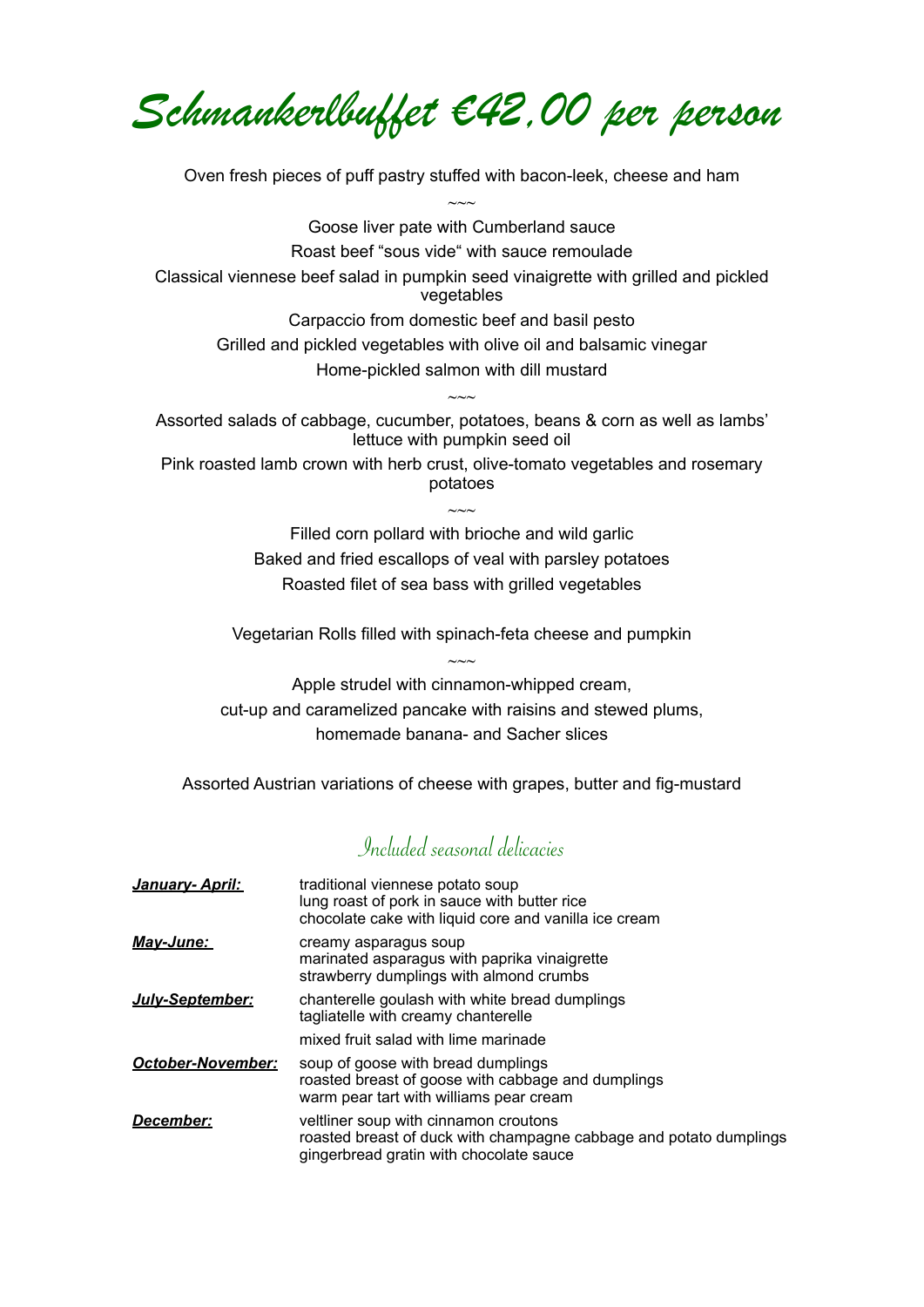*Package 1* €*49,50 per person* 

Welcome aperitif Dark bread with liptauer spread, pumpkin seed & emmentaler-cheese spread herb spread and spread of roasted greaves

 $\sim\sim$ Ham, bacon and roast meat with homemade onion-mustard and a lot of trimmings  $\sim\sim$ 

Assorted salads of potatoes, cabbage, cucumber, bean & corn and lambs' lettuce with pumpkin seed oil

Crispy pork belly, crispy roasted back of pork, roasted neck of pork with white bread dumplings and sauce

Fried chicken escalope and chicken wings, fried pickled pork escallops and pork loin escallops

Austrian boiled beef with mashed potatoes, horseradish apple sauce and chives sauce Potato dumplings stuffed with small greaves served on Sauerkraut

> Grilled vegetables with herb dip Vegetarian rolls filled with spinach-feta cheese and pumpkin Potato-cheese gratin

> > Oven fresh bread rolls Mustard and horseradish

> > > $\sim\sim$

Apple strudel with cinnamon-whipped cream, curd cheese with bourbon vanilla sauce, homemade banana- and sacher slices, fluffy curd cheese dumplings caramelized in sugar-breadcrumbs served with berry ragout

Assorted Austrian variations of cheese with grapes, butter and fig-mustard

## Included seasonal delicacies

| <u>January-April:</u> | traditional viennese potato soup<br>lung roast of pork in sauce with butter rice<br>chocolate cake with liquid core and vanilla ice cream              |
|-----------------------|--------------------------------------------------------------------------------------------------------------------------------------------------------|
| May-June:             | creamy asparagus soup<br>marinated asparagus with paprika vinaigrette<br>strawberry dumplings with almond crumbs                                       |
| July-September:       | chanterelle goulash with white bread dumplings<br>tagliatelle with creamy chanterelle<br>mixed fruit salad with lime marinade                          |
| October-November:     | soup of goose with bread dumplings<br>roasted breast of goose with cabbage and dumplings<br>warm pear tart with williams pear cream                    |
| December:             | veltliner soup with cinnamon croutons<br>roasted breast of duck with champagne cabbage and potato dumplings<br>gingerbread gratin with chocolate sauce |

*Beverage Package for the first 3 hours with white wine, red wine, grape juice, herb lemonade, water with and without gas*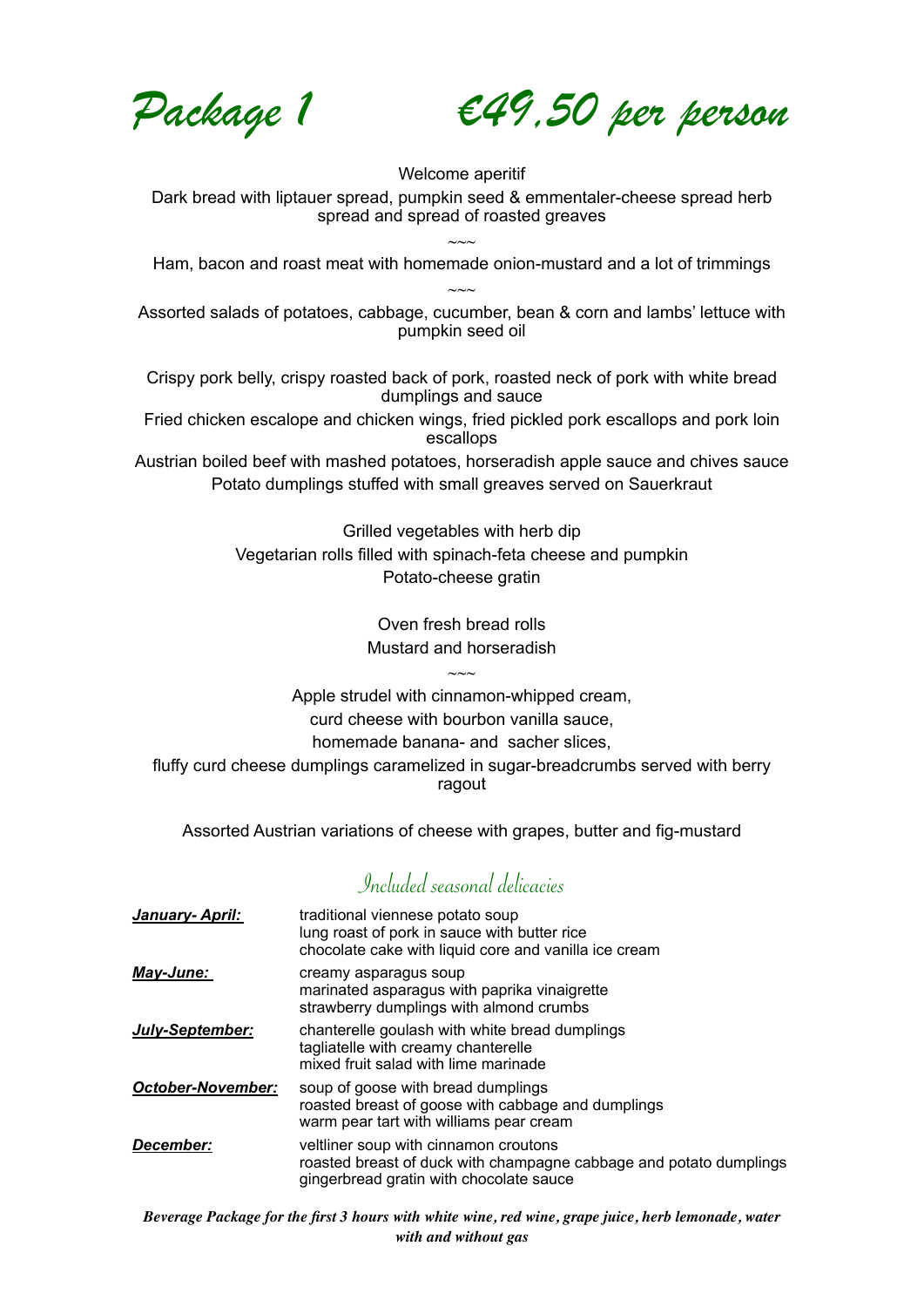*Package 2* €*61,00 per person* 

Welcome aperitif Dark bread with liptauer spread, pumpkin seed & emmentaler-cheese spread herb spread and spread of roasted greaves

 $\sim\sim$ Ham, bacon and roast meat with homemade onion-mustard and a lot of trimmings  $\sim\sim$ 

Assorted salads of potatoes, cabbage, cucumber, bean & corn and lambs' lettuce with pumpkin seed oil

Crispy pork belly, crispy roasted back of pork, roasted neck of pork with white bread dumplings and sauce,

Fried chicken escalope and chicken wings, fried pickled pork escallops and pork loin escallops,

Austrian boiled beef with mashed potatoes, horseradish apple sauce and chives sauce, Potato dumplings stuffed with small greaves served on Sauerkraut

> Grilled vegetables with herb dip Vegetarian rolls filled with spinach-feta cheese and pumpkin Potato-cheese gratin

> > Oven fresh bread rolls, mustard and horseradish

 $\sim\sim$ Apple strudel with cinnamon-whipped cream, curd cheese strudel with bourbon vanilla sauce Homemade banana- and sacher slices, fluffy curd cheese dumplings caramelized in sugar-breadcrumbs served with berry ragout

Assorted Austrian variations of cheese with grapes, butter and fig-mustard

## Included seasonal delicacies

| January- April:          | traditional viennese potato soup<br>lung roast of pork in sauce with butter rice<br>chocolate cake with liquid core and vanilla ice cream              |
|--------------------------|--------------------------------------------------------------------------------------------------------------------------------------------------------|
| May-June:                | creamy asparagus soup<br>marinated asparagus with paprika vinaigrette<br>strawberry dumplings with almond crumbs                                       |
| July-September:          | chanterelle goulash with white bread dumplings<br>tagliatelle with creamy chanterelle<br>mixed fruit salad with lime marinade                          |
| <b>October-November:</b> | soup of goose with bread dumplings<br>roasted breast of goose with cabbage and dumplings<br>warm pear tart with williams pear cream                    |
| December:                | veltliner soup with cinnamon croutons<br>roasted breast of duck with champagne cabbage and potato dumplings<br>gingerbread gratin with chocolate sauce |

*Beverage package until midnight with white wine, red wine, grape juice, herb lemonade, water with and without gas*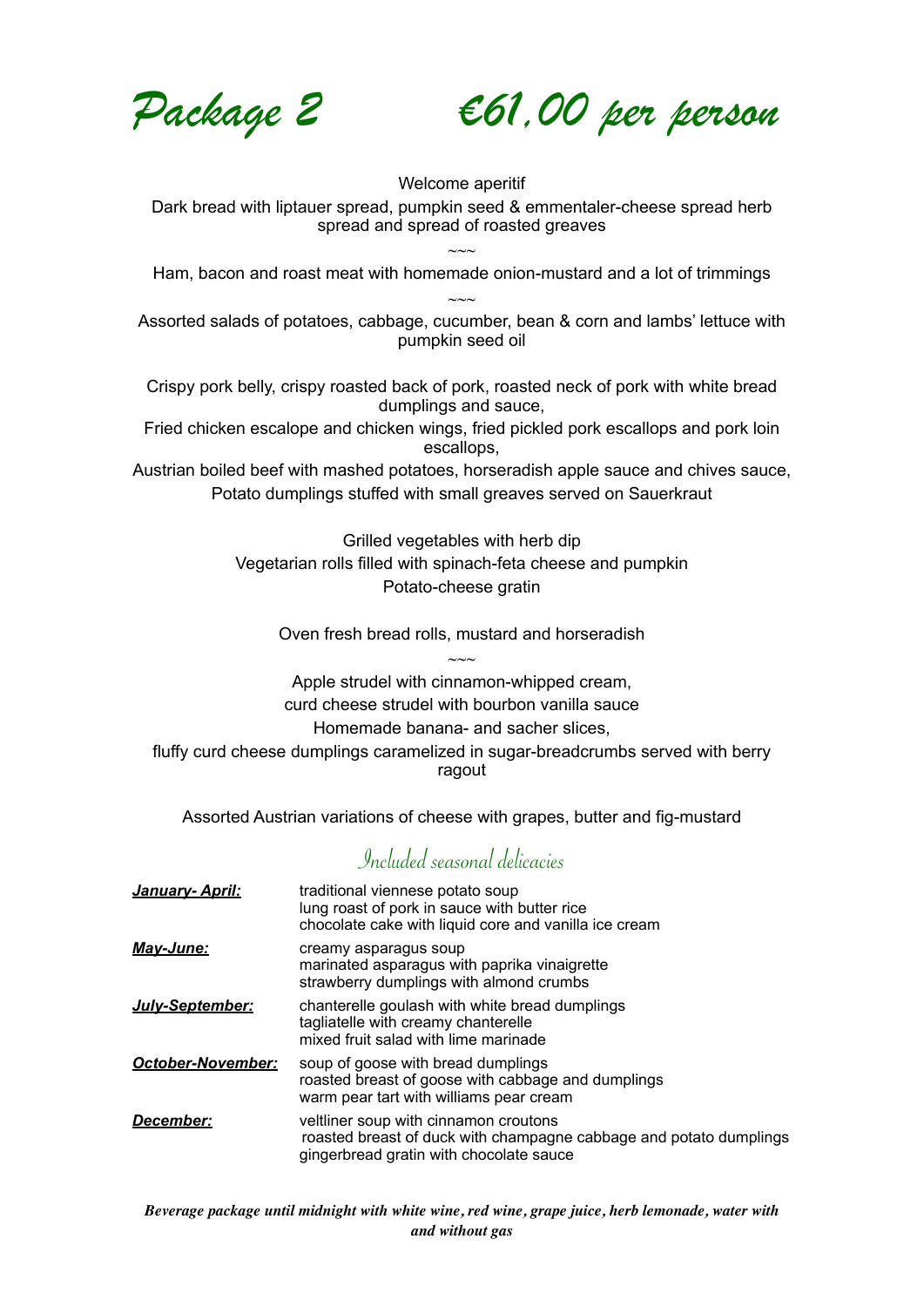*Package 3* €*76,00 per person* 

Welcome aperitif

Dark bread with spicy liptauer spread, pumpkin seed & emmentaler-cheese spread herb spread and spread of roasted greaves

 $\sim\sim\sim$ Ham, bacon and roast meat with homemade onion-mustard and a lot of trimmings  $\sim\sim\sim$ 

Assorted salads of potatoes, cabbage, cucumber, bean & corn, lambs lettuce with pumpkin seed oil

Crispy pork belly, crispy roasted back of pork, roasted neck of pork white bread dumplings and sauce Fried chicken escalope and chicken wings, fried pickled pork escallops and pork loin escallops Austrian boiled beef with mashed potatoes and white bread-horseradish Potato dumplings stuffed with small greaves served on Sauerkraut

> Grilled vegetable with herb dip Vegetarian rolls filled with spinach-cheese and pumpkin Potato-cheese gratin

> > Fresh bread rolls, mustard and horseradish  $\sim\sim\sim$

Apple strudel with cinnamon-whipped cream, curd cheese strudel with bourbon vanilla sauce, homemade banana- and sacher slices,

small curd cheese dumplings in caramelized sugar-breadcrumbs and berry ragout

Assorted Austrian variation of cheese with grapes, butter and mustard

## Included seasonal delicacies

| January-April:           | traditional Viennese potato soup<br>lung roast of pork in sauce with butter rice<br>chocolate cake with liquid core and vanilla ice cream |
|--------------------------|-------------------------------------------------------------------------------------------------------------------------------------------|
| May-June:                | creamy asparagus soup<br>marinated asparagus with paprika vinaigrette<br>strawberry dumplings with almond crumbs                          |
| July-September:          | chanterelle goulash with white bread dumplings<br>tagliatelle with creamy chanterelle<br>mixed fruit salad with lime-marinade             |
| <b>October-November:</b> | soup of goose with bread dumplings<br>roasted breast of goose with cabbage and dumplings<br>warm pear tart with williams pear cream       |
| December:                | veltliner soup with cinnamon croutons<br>roasted breast of duck with champagne cabbage and potato dumplings<br>gingerbread gratin         |

*Beverage package until midnight with Wiener Gemischter Satz, Wiener Trilogie, white wine, red wine, grape juice, herb lemonade, water with and without gas*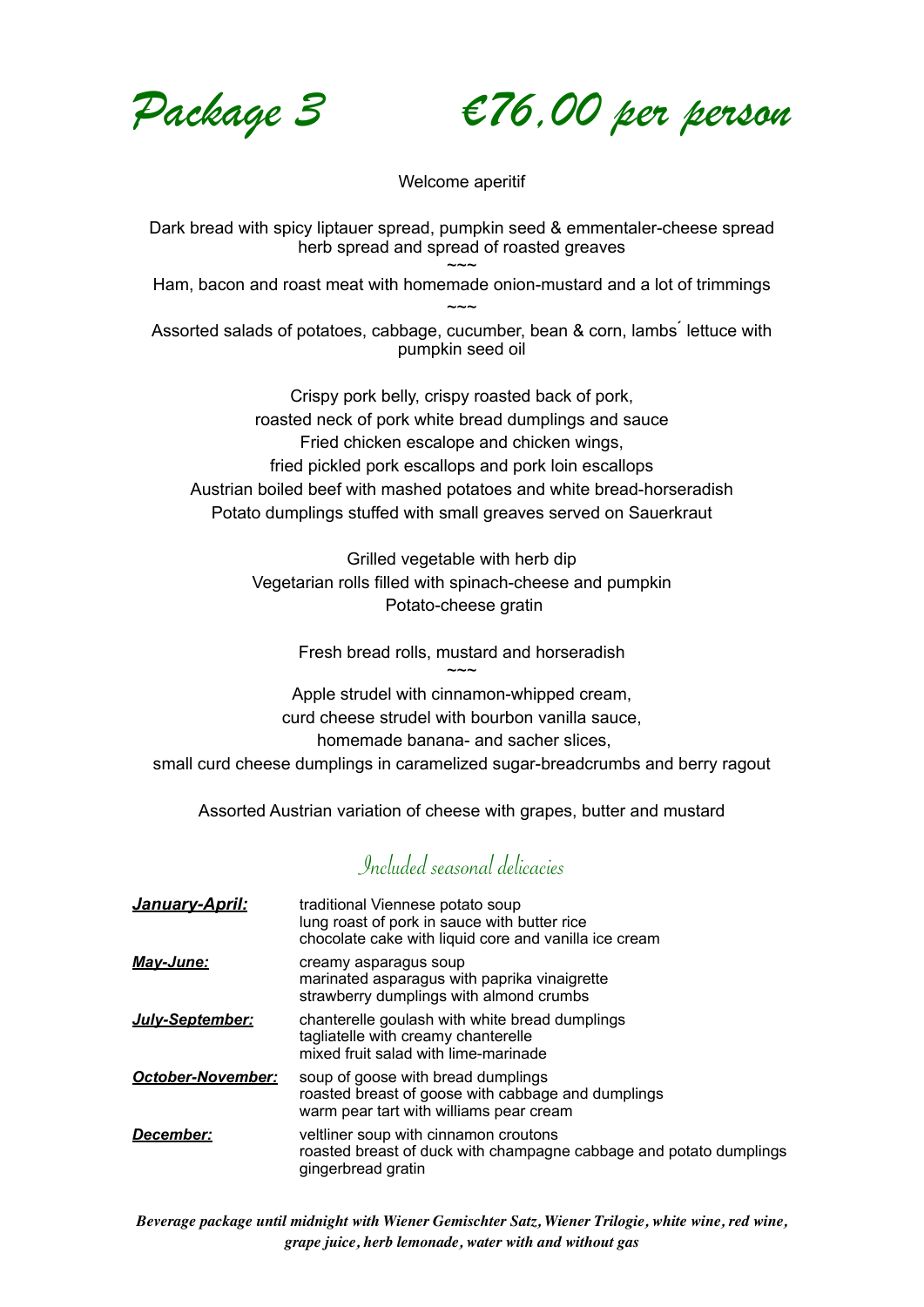*Package 4.* €*61,50 per person* 

Welcome aperitif Oven fresh pieces of puff pastry stuffed with bacon-leek, cheese and ham

 $\sim\sim\sim$ 

Goose liver pate with sauce cumberland Roast beef "Sous Vide" with sauce remoulade Viennese beef salad in pumpkin seed vinaigrette Carpaccio of beef with basil pesto Grilled and pickled vegetables with olive oil and balsamic vinegar Pickled salmon with herb-mustard sauce

 $\sim\sim\sim$ Assorted salads of potatoes, cabbage, cucumber, bean-corn, lambs lettuce with pumpkin seed oil

Veal goulash with small butter potato dumplings Roasted back of lamb with herb crust, olive-tomato vegetable and rosemary potatoes Corn stuffed poulard with brioche and mushrooms Fried escallops of veal with parsley potatoes Roasted filet of sea bass with vegetables

> Vegetarian rolls filled with spinach-feta cheese and pumpkin  $\sim\sim\sim$

Apple strudel with cinnamon whipped cream, curd cheese strudel with bourbon vanilla sauce, homemade banana- and sacher slices, seasonal dessert

Assorted Austrian variation of cheese with grapes, butter and mustard

## Included seasonal delicacies

| January-April:             | traditional Viennese potato soup<br>lung roast of pork in sauce with butter rice<br>chocolate cake with liquid core and vanilla ice cream |
|----------------------------|-------------------------------------------------------------------------------------------------------------------------------------------|
| May - June:                | creamy asparagus soup<br>marinated asparagus with paprika vinaigrette<br>strawberry dumplings with almond crumbs                          |
| July - September:          | chanterelle goulash with white bread dumplings<br>tagliatelle with creamy chanterelle<br>mixed fruit salad with lime-marinade             |
| <b>October - November:</b> | Soup of goose with bread dumplings<br>roasted breast of goose with cabbage and dumplings<br>warm pear tart with williams pear cream       |
| December:                  | veltliner soup with cinnamon croutons<br>roasted breast of duck with champagne cabbage and potato dumplings<br>gingerbread gratin         |

*Beverage package for the first three hours with white wine, red wine, grape juice, herb lemonade, water with and without gas*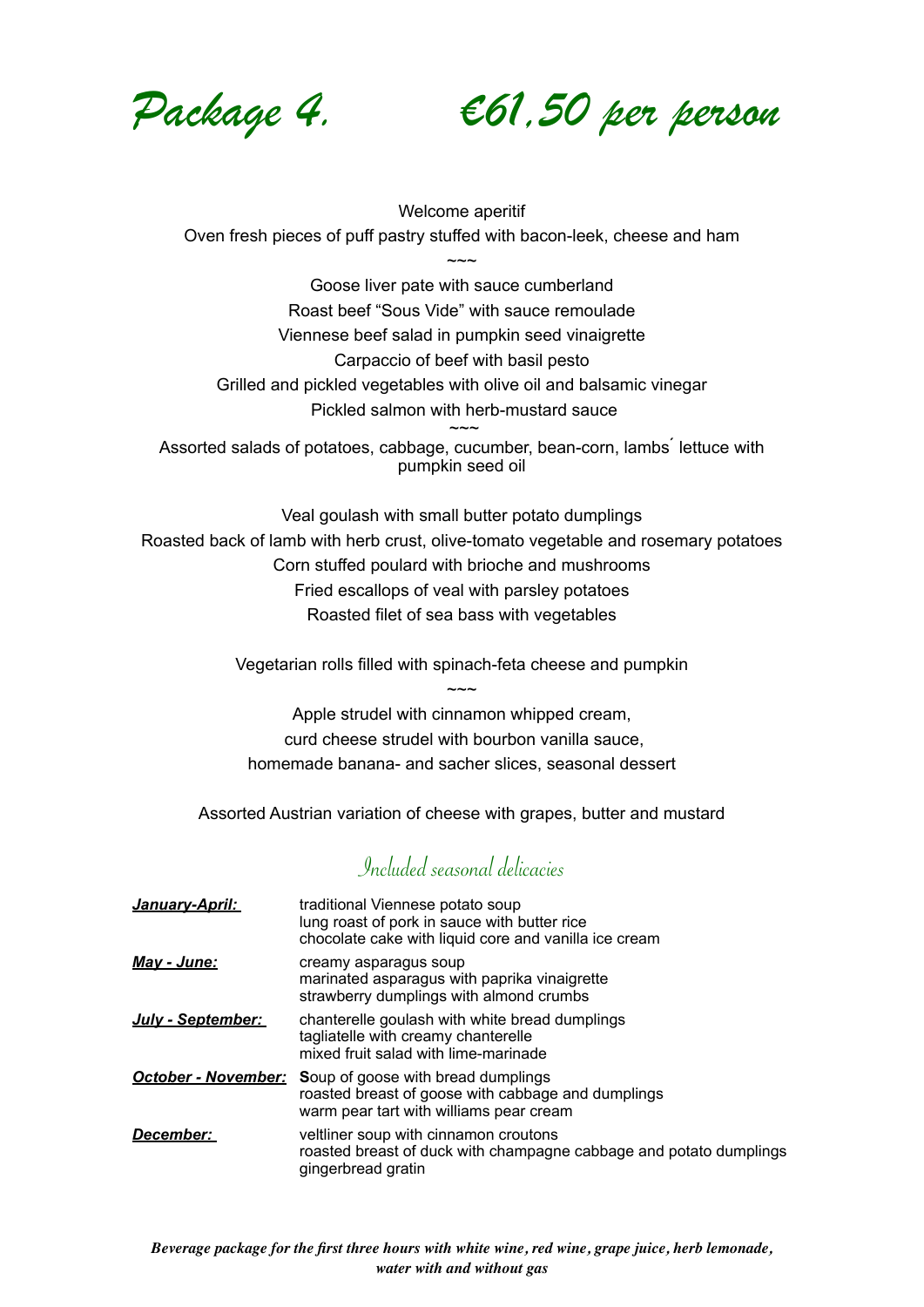*Package 5* €*73,00 per person* 

Welcome aperitif Oven fresh pieces of puff pastry stuffed with bacon-leek, cheese and ham

 $\sim\sim\sim$ Goose liver pate with sauce cumberland Roast beef "Sous Vide" with sauce remoulade Viennese beef salad in pumpkin seed vinaigrette, Carpaccio of beef with basil pesto Grilled and pickled vegetables with olive oil and balsamic acid, Pickled salmon with herb-mustard sauce  $\sim\sim\sim$ 

Assorted salads of potatoes, cabbage, cucumber, bean-corn, potatoes and lambs<sup>'</sup> lettuce

Veal goulash with small butter potato dumplings Roasted back of lamb with herb crust, olive-tomato vegetable and rosemary potatoes Grilled Chicken filled with white bread and mushrooms Deep fried escallops of veal with parsley potatoes Roasted filet of sea bass with vegetables

> Vegetarian rolls filled with spinach-feta cheese and pumpkin  $\sim\sim\sim$

Apple strudel with cinnamon whipped cream, curd cheese strudel with bourbon vanilla sauce, homemade banana- and sacher slices, seasonal dessert

Assorted Austrian variation of cheese with grapes, butter and mustard

# Included seasonal delicacies

| January-April:    | traditional Viennese potato soup<br>lung roast of pork in sauce with butter rice<br>chocolate cake with liquid core and vanilla ice cream |
|-------------------|-------------------------------------------------------------------------------------------------------------------------------------------|
| May-June:         | creamy asparagus soup<br>marinated asparagus with paprika vinaigrette<br>strawberry dumplings with almond crumbs                          |
| July-September:   | chanterelle goulash with white bread dumplings<br>tagliatelle with creamy chanterelle<br>mixed fruit salad with lime-marinade             |
| October-November: | soup of goose with bread dumplings<br>roasted breast of goose with cabbage and dumplings<br>warm pear tart with williams pear cream       |
| December:         | veltliner soup with cinnamon croutons<br>roasted breast of duck with champagne cabbage and potato dumplings<br>gingerbread gratin         |